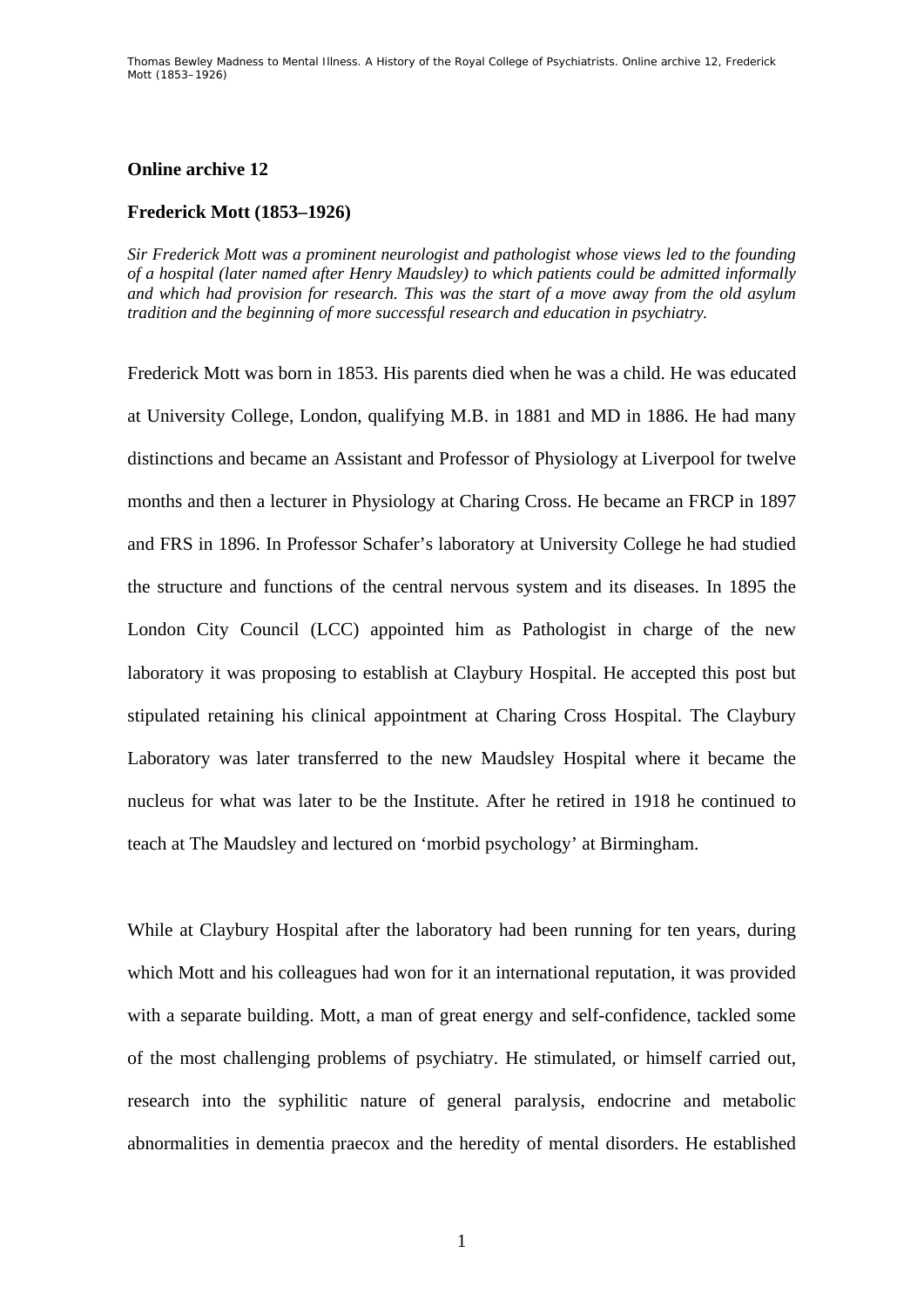Thomas Bewley *Madness to Mental Illness. A History of the Royal College of Psychiatrists*. Online archive 12, *Frederick Mott (1853–1926)*

that asylum dysentery (?) was associated with micro organisms and that GPI was a manifestation of syphilis.

As director of the London County Council Central Pathological Laboratory at Claybury Asylum, Mott was active in tackling some of the most challenging problems of psychiatry. He had the major share in the founding of the Maudsley Hospital. Mott had broad views about what should be done to further clinical psychiatry. 'We need,' he wrote in 1903, 'means of intercepting for hospital treatment such cases of incipient and acute insanity as are not yet certifiable … A certain number of cases would thus come under observation willingly and in time to retard the progress of the disease.' It was an idea he had proposed to the London County Council shortly after he started working for them. In 1907 he returned to the subject, and extended the scope of his proposal:

 'Another fruitful field of study in psychiatry would be those early cases of uncertifiable mental affection termed neurasthenia, psychasthenia, obsession … hysteria and hypochondria, which in many instances are really the prodromal stages of a pronounced and permanent mental disorder. Such cases are often in the hopeful and curative stages, and these, if studied carefully by trained medico-psychologists, could not fail to yield valuable results … If suitable postgraduate training in medico-psychology and neuropathology were established, doubtless the University and licensing bodies might be induced to establish a diploma.'

British psychiatrists at that time were isolated from their medical colleagues and from universities. The system was different in Germany where academic psychiatrists had university posts and clinics in general hospitals. They had very much better facilities for teaching and research. Kraepelin in Munich had identified the differences in outcomes from two types of major mental illness (affective psychoses and the schizophrenias). Karl Jaspers later in such a setting could clarify the phenomenological approach to diagnosis. Aware of Mott's views, which coincided with his own, Maudsley decided to seek his cooperation. He had retired from practice in 1903 with a sizeable income and he was